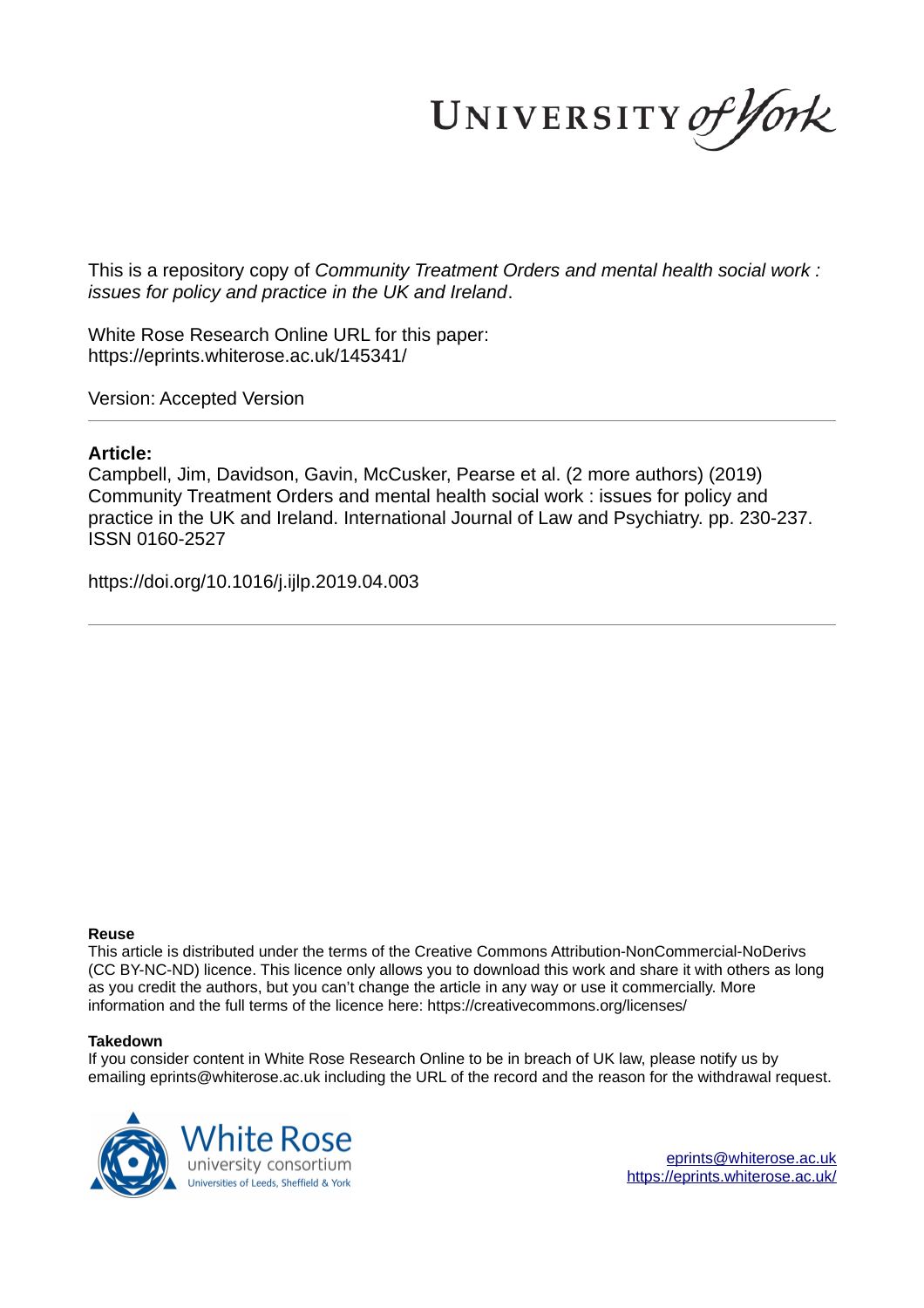

Contents lists available at ScienceDirect

International Journal of Law and Psychiatry



journal homepage: www.elsevier.com

# Community treatment orders and mental health social work: Issues for policy and practice in the UK and Ireland

Jim Campbell <sup>a,</sup> \*, Gavin Davidson <sup>b</sup>, Pearse McCusker <sup>c</sup>, Hannah Jobling <sup>d</sup>, Tom Slater <sup>e</sup>

a *School of Social Policy, Social Work and Social Justice, University College Dublin, Ireland*

b *School of Social Sciences, Education and Social Work, Queen's University Belfast, United Kingdom of Great Britain and Northern Ireland*

c *School of Social and Political Science, University of Edinburgh, United Kingdom of Great Britain and Northern Ireland*

<sup>d</sup> *Department of Social Policy and Social Work, University of York, United Kingdom of Great Britain and Northern Ireland*

e *School of Social Sciences, Cardiff University, United Kingdom of Great Britain and Northern Ireland*

## ARTICLE INFO

### **1. Introduction: mental health social work and compulsory powers**

This paper uses a comparative approach to critically analyse the development of the role of the mental health social when CTOs are used three jurisdictions in the UK and where they are not used, in Northern Ireland and a non-UK jurisdiction, the Republic of Ireland. Unlike many jurisdictions in other parts of the world, mental health social workers in the UK (which constitutes the politically devolved jurisdictions of England, Wales, Scotland and Northern Ireland) have substantial, mandated powers in the use of compulsory mental health laws (Campbell, Brophy, Healy, & O'Brien, 2006). The origins of these roles can be traced to a key moment in the history of UK mental health law and policy in the mid to late twentieth century when concerns were raised about the violation of patients' rights in psychiatric hospitals (Fennell, 2002). As a policy response, a period of rapid decarceration occurred and new systems of community based care were designed and delivered. In parallel, three key laws established the mandated role for social workers: the Mental Health Act 1983 for England and Wales; the Mental Health (Scotland) Act 1984 and the Mental Health (Northern Ireland) Order 1986 (see Table 1). It was argued that social workers could provide a necessary social perspective to counterbalance the historically powerful position of psychiatry in the mental health system. Social workers were also viewed to be best placed to understand and manage risk in these new community settings, given their skills and knowledge in working with individuals, families and communities (Olsen, 1984). The result was that a cadre of specially trained and educated Approved Social Workers (ASWs), also described as Mental Health Officers (MHOs) in Scotland, were established. Most notably,

their key mandated role was to be the applicant, on the advice of a medical recommendation, when citizens were involuntarily admitted to psychiatric hospital. This elevated role can be contrasted with the situation in the Republic of Ireland where social workers can be one of a number of applicants, with limited powers.

isumal homensage www.elewist.com<br>
isumal homensage www.elewist.com<br>
UNCORRECTE SEUGES (or policy and<br>
UNCORRECTE AND TREVIEW INTERFERIT (FOR CONSECT), The method of the state of<br>  $\lambda_0$ , (and I relation the state and the In the decades that followed, a number of criticisms emerged about the how successful these laws had been, often predicated on a range of negative social, economic and political factors. Thus, not enough of the limited resources allocated to mental health budgets were committed to the type of community-based services that could prevent relapse and readmission to hospital (McDaid & Knapp, 2010). This partly explains the phenomenon of the 'revolving door patient' (Kisely & Campbell, 2007). Another problematic issue was the dislocated nature of many mental health services undermined by failures in the creation of joined up health and social care organisations (Cameron, Lart, Bostock, & Coomber, 2014). Despite the progressive intentions of these mental health laws, some client groups were more likely to be subject to coercion, including those from ethnic minority communities (Singh, Greenwood, White, & Churchill, 2007). It was also the case that problematic narratives on risk often created difficulties in decision making processes, sometimes compromising the rights of service users (Stanford et al., 2016). It is important therefore to critically analyse the role of the mental health social worker in such circumstances (Campbell, 2009). Ramon (2006) has argued that, by accepting these mandated roles, mental health social workers may be losing key practice skills that paradoxically would be helpful in humanising the experience of clients who were being involuntarily admitted to hospital. In contrast, Morriss (2015) suggests that, in taking on such specialist roles, then advanced skills can be utilised to assess need and risk. It is important to

https://doi.org/10.1016/j.ijlp.2019.04.003 Received 30 August 2018; Received in revised form 20 February 2019; Accepted 2 April 2019 Available online xxx 0160-2527/ © 2019.

Corresponding author. *Email address:* jim.campbell@ucd.ie (J. Campbell)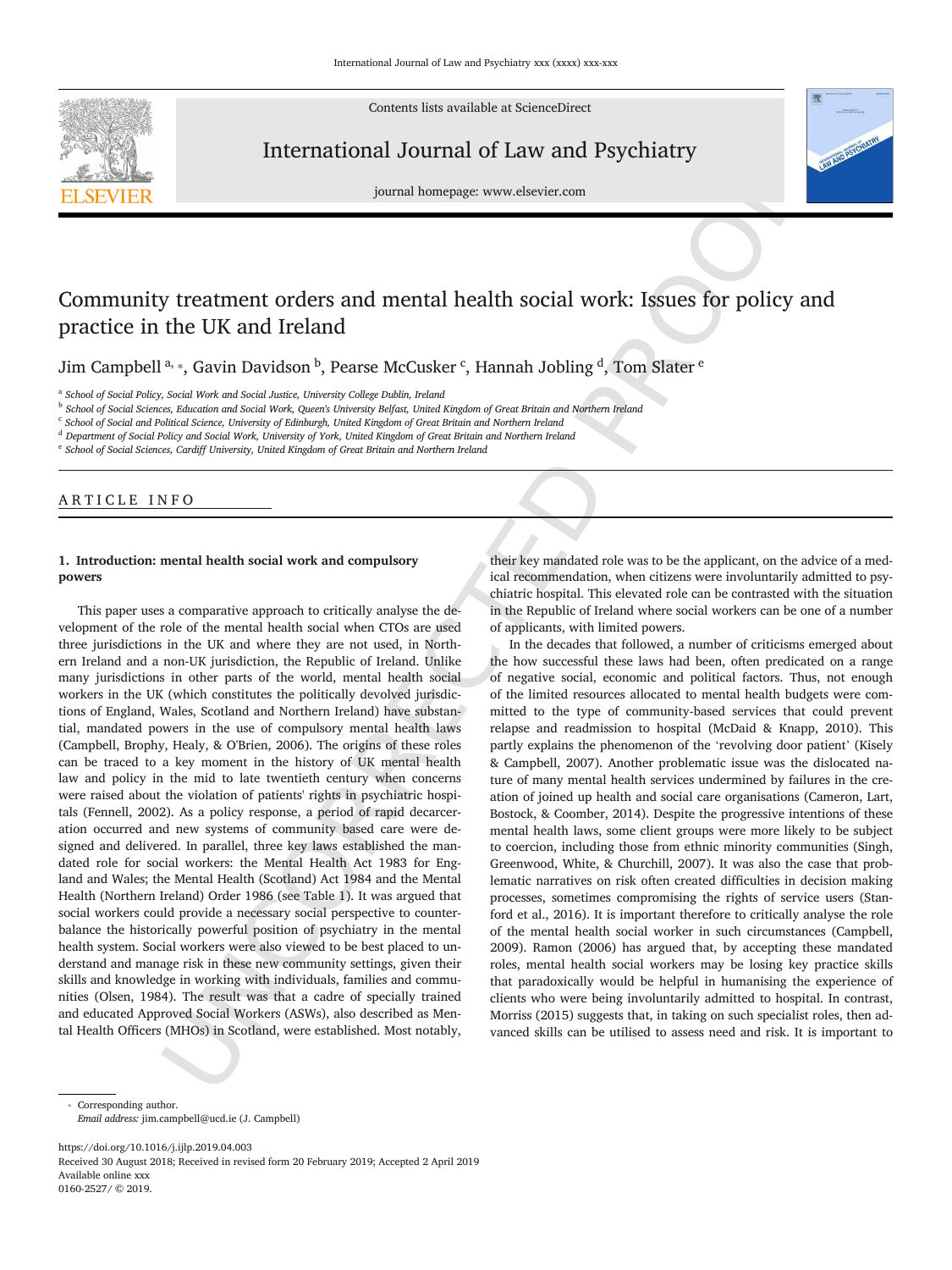#### **Table 1.**

| Themes                                                                                                                                                                                                                                                                                                                                                                                                                                                                                                                                                                                                                                                                                                                                                                                                                                            | England                                                                                                                                                                                                                                                                                                                                                                                                                                                                   | Wales                                                                                                                                   | Scotland                                                                                                                                                                                                                                                                                                                                                                                                                                                                                                                                                                                                                                                                                                                                                                                                | Northern Ireland                                                                                                                                                                                 | Republic of Ireland                                                                                                                                                                                                                                                                 |
|---------------------------------------------------------------------------------------------------------------------------------------------------------------------------------------------------------------------------------------------------------------------------------------------------------------------------------------------------------------------------------------------------------------------------------------------------------------------------------------------------------------------------------------------------------------------------------------------------------------------------------------------------------------------------------------------------------------------------------------------------------------------------------------------------------------------------------------------------|---------------------------------------------------------------------------------------------------------------------------------------------------------------------------------------------------------------------------------------------------------------------------------------------------------------------------------------------------------------------------------------------------------------------------------------------------------------------------|-----------------------------------------------------------------------------------------------------------------------------------------|---------------------------------------------------------------------------------------------------------------------------------------------------------------------------------------------------------------------------------------------------------------------------------------------------------------------------------------------------------------------------------------------------------------------------------------------------------------------------------------------------------------------------------------------------------------------------------------------------------------------------------------------------------------------------------------------------------------------------------------------------------------------------------------------------------|--------------------------------------------------------------------------------------------------------------------------------------------------------------------------------------------------|-------------------------------------------------------------------------------------------------------------------------------------------------------------------------------------------------------------------------------------------------------------------------------------|
| Previous mental<br>health laws<br>Contemporary<br>mental health<br>laws                                                                                                                                                                                                                                                                                                                                                                                                                                                                                                                                                                                                                                                                                                                                                                           | Mental Health Act 1983<br>Mental Health Act, 2007, Mental Capacity<br>Act 2005                                                                                                                                                                                                                                                                                                                                                                                            | Mental Health<br>Act 1983<br>Mental Health<br>(Wales) Measure<br>2010, Mental<br>Health Act 2007,<br><b>Mental Capacity</b><br>Act 2005 | Mental Health (Scotland)<br>Act 1984<br>Mental Health (Care and<br>Treatment) (Scotland) Act<br>2003 Mental Health<br>(Scotland) Act 2015, Adults<br>with Incapacity (Scotland)<br><b>Acts 2000</b>                                                                                                                                                                                                                                                                                                                                                                                                                                                                                                                                                                                                     | Mental Health Order<br>1986<br>Mental Capacity Act<br>Northern Ireland 2016<br>(not yet implemented)                                                                                             | Mental Treatment Health<br>Act 1948<br>Mental Health Act, 2001,<br><b>Assisted Decision-Making</b><br>(Capacity) Act, 2017                                                                                                                                                          |
| Mental health<br>social work roles                                                                                                                                                                                                                                                                                                                                                                                                                                                                                                                                                                                                                                                                                                                                                                                                                | Approved Mental Health Professionals                                                                                                                                                                                                                                                                                                                                                                                                                                      | Approved Mental<br>Health                                                                                                               | Mental Health Officers                                                                                                                                                                                                                                                                                                                                                                                                                                                                                                                                                                                                                                                                                                                                                                                  | Approved Social<br>Workers                                                                                                                                                                       | Authorised Officers                                                                                                                                                                                                                                                                 |
| Role of social<br>workers in the<br>use of CTOs                                                                                                                                                                                                                                                                                                                                                                                                                                                                                                                                                                                                                                                                                                                                                                                                   | Approved Mental Health Professionals as<br>secondary decision-makers in applying<br>and renewing CTOs, and agreeing<br>conditions. If care coordinator, mental<br>health social workers instrumental in 'day<br>to day' implementation of CTOs -<br>including monitoring of conditions and<br>requesting recall.                                                                                                                                                          | Professionals<br>As in England<br>(AMHP<br>involvement<br>only)                                                                         | Mental Health Officers play<br>a key role in applying for<br>CTOs. Together with mental<br>health social workers they<br>are also mandated to<br>contribute to the ongoing<br>implementation and review<br>of CTOs.                                                                                                                                                                                                                                                                                                                                                                                                                                                                                                                                                                                     | CTOs not available<br>under the current law                                                                                                                                                      | CTOs are not available<br>under the current law                                                                                                                                                                                                                                     |
| Multidisciplinary<br>working                                                                                                                                                                                                                                                                                                                                                                                                                                                                                                                                                                                                                                                                                                                                                                                                                      | AMHP plus Responsible Clinician.                                                                                                                                                                                                                                                                                                                                                                                                                                          | As in England                                                                                                                           | MHO plus Responsible<br>Medical Officer                                                                                                                                                                                                                                                                                                                                                                                                                                                                                                                                                                                                                                                                                                                                                                 | ASW plus GP or other<br>medic                                                                                                                                                                    | Discharge care co-<br>ordination, but weak                                                                                                                                                                                                                                          |
| Organisational and<br>practice<br>dilemmas                                                                                                                                                                                                                                                                                                                                                                                                                                                                                                                                                                                                                                                                                                                                                                                                        | Problems in integration of health and<br>social care services. Pressures to 'rubber-<br>stamp' formal decisions. Constraints on<br>relational and socially oriented practices.<br>Increasing expectations for service user<br>voices in use of compulsory powers with<br>current review of mental health law<br>foregrounding service user perspectives.                                                                                                                  | As in England                                                                                                                           | Multi-disciplinary working<br>and resource constraints.<br>Availability of alternatives<br>to compulsion.                                                                                                                                                                                                                                                                                                                                                                                                                                                                                                                                                                                                                                                                                               | Complexities of inter-<br>agency coordination.<br>Availability of beds and<br>alternatives to<br>compulsion. Variations<br>in recording and<br>monitoring.<br>Availability of legal<br>advocacy. | mandated role<br>Interface between state and<br>voluntary sector<br>organisations. The possible<br>use of coercion in the<br>community without a<br>defined, mandated role.                                                                                                         |
| Future policy and<br>practice                                                                                                                                                                                                                                                                                                                                                                                                                                                                                                                                                                                                                                                                                                                                                                                                                     | Interface with capacity laws. Reform of<br>mental health law: (i) CTOs are subject to<br>legal challenge; (ii) reduction in usage<br>followed by review; (iii) addressing low<br>threshold issues; (iv) review of criteria for<br>detention; (v) Named person to have more<br>rights; (vi) Three professionals involved in<br>assessment and maximum two years.<br>Legal challenge on use of CTOs to deprive<br>of liberty - Welsh Ministers v PJ [2017]<br>EWCA Civ 194. | As in England,<br>MCA reforms will<br>be significant.                                                                                   | The Mental Health<br>(Scotland) Act 2015 offered<br>a very limited review of the<br>2003 Act. Current focus is<br>on wholesale revision of<br>capacity legislation after<br>which more substantive<br>changes to mental health<br>law is envisaged.                                                                                                                                                                                                                                                                                                                                                                                                                                                                                                                                                     | Delay in the<br>introduction of the<br>Mental Capacity Act,<br>Northern Ireland, 2016                                                                                                            | Delay in the delivery of the<br>Assisted Decision-Making<br>Act, 2017. Reform of the<br>Mental Health Act, 2001 to<br>allow greater access to<br>mental health review<br>tribunals, removal of best<br>interests assessments and<br>considering the rights of<br>children under 18. |
| acknowledge, however, the realities of resource limitations and diffi-<br>culties in interdisciplinary and multi-agency working that may prevent<br>such opportunities.<br>The role of the mental health social worker has also been, to some<br>extent, affected by the decentralisation of political powers to the four<br>jurisdictions of the UK; there now tends to be increasing variation in<br>the use of law, policy direction and professional interventions (Davidson<br>et al., 2016). For example, the single professional role of the Mental<br>Health Officer (MHO) has been maintained in Scotland and the ASW<br>in Northern Ireland. In England and Wales, however, the generic Ap-<br>proved Mental Health Professional (AMHP) role now involves social<br>work and non-social work professionals (Table 1). The uptake of the |                                                                                                                                                                                                                                                                                                                                                                                                                                                                           |                                                                                                                                         | outcome of avoidance of hospitalisation (Campbell & Davidson, 2009).<br>Importantly mental health social workers tend to be involved in many<br>of the decisions associated with applications for, and the maintenance<br>of, CTOs. A critical exploration of these issues is given further impera-<br>tive by the United Nations Convention on the Rights of Person with Dis-<br>abilities (UNCRPD) and attendant questioning of the legality of compul-<br>sion, based on mental distress (Minkowitz, 2015). Given the purported<br>value base for social work, and the traditional role of mental health so-<br>cial workers in counter-balancing a medicalised approach, it is therefore<br>important to examine the implications of CTOs for mental health social<br>work practice, now discussed. |                                                                                                                                                                                                  |                                                                                                                                                                                                                                                                                     |
| AMHP training by non-social work professions, however, has been low<br>and there is no reliable evidence to indicate any disparity in decision<br>making by professional background (Knott & Bannigan, 2013; Stone,<br>2018). The introduction of CTOs to England, Wales and Scotland cre-<br>ated a number of additional challenges and opportunities for those men-<br>tal health social workers that, hitherto, were only involved in processes<br>associated with involuntary admissions to hospitals. CTOs were de-<br>signed to deliver less restrictive alternatives in the community, man-                                                                                                                                                                                                                                                |                                                                                                                                                                                                                                                                                                                                                                                                                                                                           |                                                                                                                                         | 2. CTOs and the mental health social work role<br>The arguments for and against the use of CTOs have already been<br>made elsewhere in this special issue and widely reported in the inter-<br>national literature. As described in Table 1, CTOs were introduced in<br>England and Wales through the Mental Health Act (2007) as part of<br>a wide-ranging reform of mental health law (Cairney, 2009; Pilgrim &<br>Ramon, 2009). Community based CTOs have been in operation in Scot-                                                                                                                                                                                                                                                                                                                 |                                                                                                                                                                                                  |                                                                                                                                                                                                                                                                                     |

The role of the mental health social worker has also been, to some extent, affected by the decentralisation of political powers to the four jurisdictions of the UK; there now tends to be increasing variation in the use of law, policy direction and professional interventions (Davidson et al., 2016). For example, the single professional role of the Mental Health Officer (MHO) has been maintained in Scotland and the ASW in Northern Ireland. In England and Wales, however, the generic Approved Mental Health Professional (AMHP) role now involves social work and non-social work professionals (Table 1). The uptake of the AMHP training by non-social work professions, however, has been low and there is no reliable evidence to indicate any disparity in decision making by professional background (Knott & Bannigan, 2013; Stone, 2018). The introduction of CTOs to England, Wales and Scotland created a number of additional challenges and opportunities for those mental health social workers that, hitherto, were only involved in processes associated with involuntary admissions to hospitals. CTOs were designed to deliver less restrictive alternatives in the community, manage risk and prevent relapse and hospitalisation. On the other hand, CTOs may compromise the rights of service users (see, Welsh Ministers v PJ [2017] EWCA Civ 194), often creating ethical dilemmas for professionals and yet still not deliver upon the perceived beneficial

#### **2. CTOs and the mental health social work role**

The arguments for and against the use of CTOs have already been made elsewhere in this special issue and widely reported in the international literature. As described in Table 1, CTOs were introduced in England and Wales through the Mental Health Act (2007) as part of a wide-ranging reform of mental health law (Cairney, 2009; Pilgrim & Ramon, 2009). Community based CTOs have been in operation in Scotland since 2005, following the implementation of the Mental Health (Care and Treatment) (Scotland) Act 2003 (MHSA). Original controversies about the use of CTOs, particularly in England and Wales, have not dissipated over time, and concerns about their use continue to be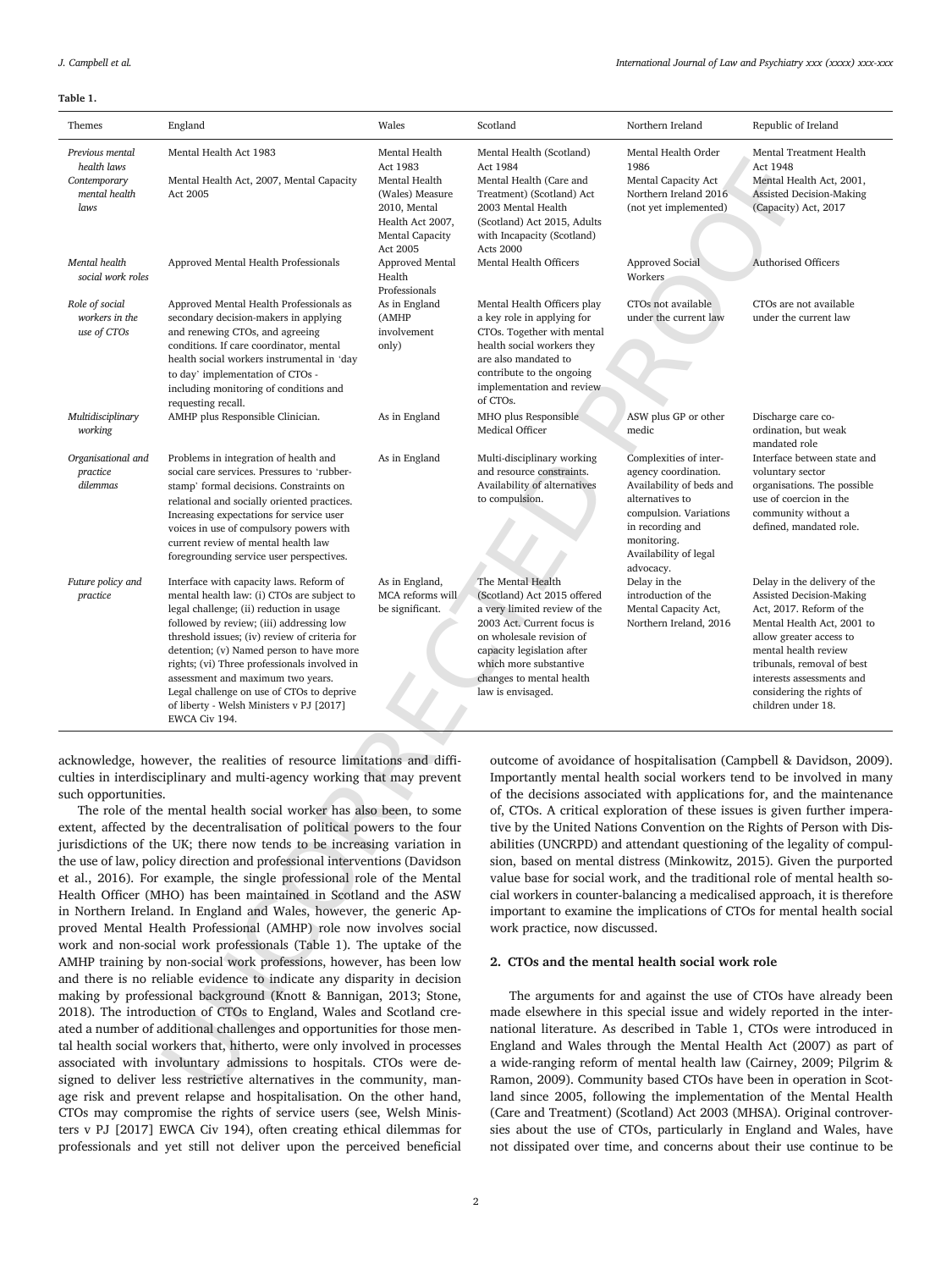raised on both ethical and evidential grounds (Burns & Molodynski, 2014; Vergunst, Rugkasa, Koshiaris, Simon, & Burns, 2017). Despite the complexity of these decision-making processes, very little has been written about social work practice, and most of what is available examines how mental health law is used in England, and to a lesser extent Scotland and Wales. The paper will now explore what is known about how the introduction of CTOs has affected the profession in England, Wales and Scotland, and the way in which practice is shaped by laws in Northern Ireland and the Republic of Ireland, where CTOs do not exist (Table 1).

#### *2.1. England and Wales*

Mental health laws and policies in England and Wales are slowly diverging as a result of the devolution process. Yet both nations continue to have a common judicial system, and a patchwork of pre and post-devolution legislation in Wales means that in many areas of mental health law there continues to be continuity across the two nations; this seems to be particularly true in the case of the use of CTOs. One of the issues raised about the operationalisation of CTOs in England and Wales is that a low legal threshold exists compared to CTO regimes in many other jurisdictions (Jobling, 2016), and has recently been identified as an area for potential reform (Department of Health and Social Care, 2018). The single pre-condition is that CTOs can only be applied following compulsory hospitalisation for treatment under sections 3 or 37 of the Mental Health Act 1983. In terms of legal safeguards, all patients subject to a CTO have an automatic right to an Independent Mental Health Advocate (IMHA) who can provide guidance on patient rights and to appeal a CTO either through a Mental Health Review Tribunal (MHRT) or a Hospital Managers' Hearing (legal representation is provided through a system of legal aid). Nearest Relatives (NRs) can also write to a Hospital Manager requesting that their relative be discharged from a CTO, however, this takes up to 72h and can be challenged by the Responsible Clinician (RC) if it felt that a patient continues to pose a risk to themselves or others.

In the English and Welsh contexts, mental social workers play a key part in a range of mandated decision-making processes as AMHPs. However, unlike other sections of the Mental Health Act 1983 where AMHPs are central to the process of involuntary admissions to hospital, they are not primary decision-makers about CTOs, but instead act as second opinion for the RC who makes the initial assessment. Yet the agreement of an AMHP is necessary for a CTO to be imposed or renewed, and the RC cannot simply seek the opinion of another AMHP if disagreement occurs. RCs also confer with AMHPs on the nature of conditions which may be attached to a CTO.

Despite these safeguards, the broad criteria for the imposition of CTOs also means it can be difficult for them to be discharged. It is hardly surprising, given this issue of low legal threshold, that the cumulative rate of usage has grown, albeit at different levels in the two jurisdictions. The latest figures for CTOs in England place them at 5426, making up 21% of total uses of the Act in 2016 (Health and Social Care Information Centre, 2016b) whilst in Wales 206 CTOs were in place in 2017, comprising 10% of total uses of the Act (Statistics for Wales, 2018). As in other parts of the world, there is also a stark imbalance in the use of CTOs with black and ethnic minority service users. For example, in England black men are up to eight times more likely to be subject to a CTO than white service users (NHS Digital, 2018). As in Scotland, questions have been raised, not just about the rise in the number of CTOs, but also the growing use of the Mental Health Act more generally. It is worth noting that these concerns have led to a current UK Government review of the Mental Health Act, which has recommended significant reform or even abolition of CTOs (Department of Health and Social Care, 2018; Wessely, Glibert, Hedley, & Neuberger, 2018).

There has been little research on the experiences of AMHPs when implementing CTOs, but that which exists suggests they can feel pressured to 'rubber-stamp' in assessment processes, and are not always given enough time to reach a considered decision (Stroud, Doughty & Banks, 2013). AMHPs have also reported finding it difficult to provide a reason for not agreeing to a CTO; the momentum of hospital discharge combined with the broad legal criteria for CTOs tends to exacerbate this phenomenon (Jobling, 2016). A survey of AMHP decision making found that 93% of CTO requests were agreed by AMHPs, and 90% of CTO extensions (ADASS, 2018). On the other hand, AMHPs described their role as being more influential in deciding the detail of the CTO, and in particular advocating for the conditions attached to ensure that they are realistic and least restrictive. Taylor, Lawton-Smith, and Bullmore (2013) found that AMHPs shared a number of sometimes mixed views about the benefits of CTOs. Perceived advantages included prevention of relapse, sometimes through access to housing, but there were concerns that CTOs did not always improve access to important community services, nor deal with aspects of stigma and discrimination. In one stakeholder study (Banks, Stroud & Doughty, 2016). AMHPs, service users and nearest relatives were asked to comment on how they felt CTOs were delivered, in the context of services that were informed by principles of personalisation. The authors found that, initially, information about legal rights was inadequate and there was relatively little service user involvement in decision making. These processes, however, tended to improve when CTOs had been administered and managed carefully. The authors argue that greater involvement by service users in decision-making processes may enhance opportunities for recovery.

The vector in Teplaton, and in a bost extent when the state in the state system in the state of the case of the case of the case of the state of the state of the state of the state of the state of the state of the state o Social workers are not only involved in the CTO process through the AMHP role, but also, alongside other professionals, as care coordinators. This creates additional, distinct set of ethical dilemmas about how and when to use CTOs. Whilst care coordinators are not formal actors in CTO decision-making, they wield significant informal power over the everyday implementation of CTOs, including the monitoring of adherence to CTO conditions and signalling when recall to hospital is deemed necessary. For social workers acting as care coordinators, these aspects of practice imply a contextualised weighing up of the ethical implications of CTOs (Campbell & Davidson, 2009). Where mental health services are adversely affected by shrinking resources, CTOs may help to ensure that practitioners are prioritising engagement with the service users who are on them (Stroud, Banks & Doughty, 2015). Indeed, there is some evidence that CTOs are sometimes being used as a 'short cut' to ensure admission to hospital via recall (Dunn, Canvin, Rugkasa, Sinclair, & Burns, 2016) which can be understood as providing a safety net for service users when bed numbers in England and Wales are reducing (The King's Fund, 2015). On the other hand, CTOs may reinforce and embed medicalised and rote approaches at the expense of psycho-social practice; this can lead to the marginalisation of skilled relational work, and foregrounding medical 'containment' through defensive decision-making (Dunn et al., 2016). As professionals in the study by Stroud, Doughty, and Banks (2013) pointed out, relations with service users can be damaged, sometimes because of an expectation that care coordinators should present 'deficit' oriented reports at CTO tribunals. Such factors can create difficulties in the everyday implementation of CTOs. A problematic socio-economic climate for health and social care professionals often means the rationing of services and expectation that more is to be delivered with less at a time of austerity. In this sense, the government's current focus on mental health legislative reform can seem like a distraction from the broader issues that are driving CTO use. Whilst the recent review of mental health law may lead to changes in CTO regimes, it will not necessarily address the reasons why they are being used as they are in England and Wales. The Royal College of Psychiatrists (2018) has recommended to the review that CTOs should be grounded in care planning processes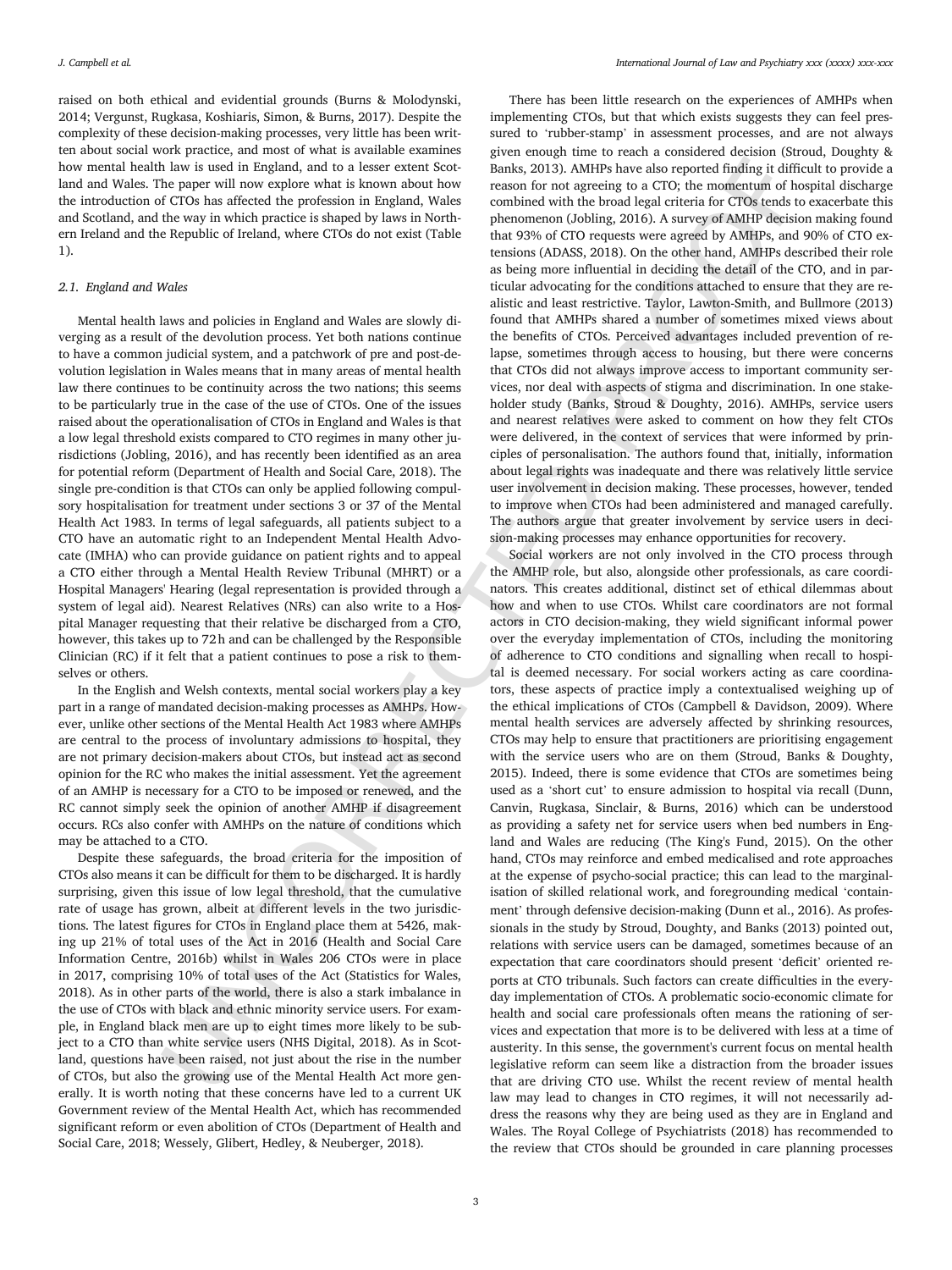which would strengthen service user involvement, thus actively addressing the power imbalance inherent to CTOs. Although in theory this may support a more thorough consideration of social needs when CTOs are used, as the Scottish experience discussed below suggests, such a shift may be difficult in the current socio-economic climate.

#### *2.2. Scotland*

The current unio recommend times.<br>
The mathematic measure of the control is control in the signal of the signal of the control in the control in the control in the control in the control in the control in the control in t The Mental Health (Care and Treatment) (Scotland) Act 2003 (MHSA) not only introduced CTOs to Scotland, but also redefined and extended the role of MHOs as key agents in deciding, applying for and implementing CTOs, with social workers generally undertaking a range of related duties conferred on local authorities (Table 1). The inclusion of CTOs in the MHSA aimed to ensure compliance with the human rights principle of least restriction and reflected a shift towards care at home and the community. At the time they were perceived as controversial but also progressive, as reflected in a series of principles and safeguards enshrined in the MSHA. These included rights to advocacy, legal representation and appeal, and, notably, a criterion of 'significantly impaired decision making', aimed at ensuring people with capacity would retain the right to refuse psychiatric treatment. In addition, their inclusion in Scottish legislation followed an extensive and generally well-regarded consultation process that was not hampered by the same political focus on risk as was the case in England and Wales. Thus, while they were met with similar concerns expressed in England and Wales, there was a sense of the new legislation and CTOs offering a route to more enlightened mental health practice (Carswell, Donaldson, & Brown, 2007; Scottish Executive, 2001). A study exploring CTO usage in the first six months noted a relatively limited uptake, restricted to revolving door patients (Lawton-Smith, 2006). Since then, however, the number of CTOs has increased significantly, as reflected in the latest statistical report available; rising from 689 in 2008/9 to 956 in 2016. This upturn is mirrored in a sharp increase in the proportion of community to hospital-based CTOs, rising from 4% in January 2006 to 44.9% in January 2017 (Mental Welfare Commission, 2018).

Ostensibly, this upward trend in CTOs might be interpreted as evidence of their effectiveness in reducing the practice of treating people in hospital. Hospital based CTOs have, however, also shown a marked increase since the introduction of the MHSA, rising by 22.9% from 2007 to 2017 (Mental Welfare Commission, 2018). Likewise, in Scotland the number of shorter, hospital-based detentions has also grown in numbers. Unsurprisingly, therefore, concerns have been expressed about an increase in the use of compulsion in mental health generally and in particular for CTOs, (Mental Welfare Commission, 2015, 2018), and the efficacy of associated safeguards.

Despite their increasing prevalence, there is limited research evidence about CTOs in Scotland, and particularly on the role and views of MHOs and other social workers. The available research includes two Mental Welfare Commission reports that focus largely on service user and carer perspectives, which reveal a qualified sense that CTOs are beneficial and that associated care plans are addressing need (Mental Welfare Commission, 2011, 2015). However, key criticisms include a lack of explicit focus on the revocation of CTOs and consideration of how support could be provided on an informal basis, which is seen as having:

"…the potential for practice to become risk averse, and for CTOs to be continued on the basis of a preventative function alone" (MWC, 2015, p.3).

The Mental Welfare Commission (2015) noted that this trend appeared to contradict statutory guidance and suggested that CTOs were being used for longer periods than necessary. Although both reports recognised the value of the work carried out by MHOs (among other professionals), they also found a lack of emphasis on access to social

activity and inclusion, elements viewed to be central to the recovery process. These findings offer insights into the ethical and practical dilemmas facing MHOs, social workers and their employers in carrying out their obligations under the Act in respect of CTOs. They point to an inherent tension with professional social work values and the Act's underpinning principles of least restriction and non-discrimination. The Act sought to address an historical imbalance within mental health provision, which was largely structured around pharmacological treatment, towards acknowledging the importance of social needs. It did so by altering the definition of medical treatment to include: "care and rehabilitation; education, and training in work, social and independent living skills" (MHSA, 2003, S329), and by extending the MHO role. Furthermore, it placed duties on local authorities to promote "well-being and social development", including the provision of social, cultural and recreational activities, training and employment and access to travel (ibid, S26 and S27). The MWC reports suggest that, despite these measures, citizens' broader social needs are not consistently receiving the attention that the MHSA intended.

While the reasons for this are not entirely clear, in part, they may reflect potential contradictions between medical and social model perspectives in defining and addressing mental distress (BASW, 2014). Austerity politics and welfare reform have, however, had a more obvious impact. This is reflected, for example, in the significant reduction in third sector social care services in Scotland (White, 2014) which provide the type of supports that might enable social workers and MHOs to more adequately meet wider social and cultural needs. Added to this is the ongoing pressure on MHO resources in Scotland, as illustrated in a recent regulatory workforce planning report, which detailed a shortfall in MHOs in around two-thirds of local authorities (Scottish Social Services Council, 2017). One indication of impact on staffing levels is the consistently low completion rate of Social Circumstances Reports, a statutory MHO duty that is triggered when certain compulsory measures, including CTOs, are initiated (MWC, 2018). These are critical to assessment processes in providing information to the multidisciplinary team, including an holistic analysis of needs, views, social supports and other relevant factors to inform the development of the person's care plan. The pressures facing MHOs are also intensified by their central role in implementing capacity legislation; here too they have experienced a significant increase in workloads, arising from the upward trend in Guardianship applications in recent years (MWC, 2017).

#### *2.3. Northern Ireland*

The next two case studies consider the role of the mental health social worker where CTOs do not exist. As discussed above, CTOs are a relatively recent component of mental health laws in England, Wales and Scotland, but are not present in Northern Ireland and the Republic of Ireland (Table 1). As part of the Bamford Review of law and policy in this area (Bamford Review, 2007) it was decided that, unlike the rest of the UK, CTOs were not recommended for Northern Ireland. On the other hand, there are some aspects of the current legal framework which do allow compulsory intervention in community settings and the Mental Capacity Act (Northern Ireland) 2016, which is due to be implemented in 2020/21, could widen the scope for compulsory intervention (Harper, Davidson, & McClelland, 2017). The current legal framework in Northern Ireland is provided by a combination of the Mental Health (Northern Ireland) Order 1986 and the Common Law. The Mental Health (NI) Order 1986 is a conventional mental health law which allows compulsory admission to hospital based on the criteria of mental disorder and risk to self and/or others.

The ASW has a substantial role in many of the processes associated with the Order (Campbell et al., 2001). Nearly all applications for involuntary admission to hospital are carried out by ASWs and must be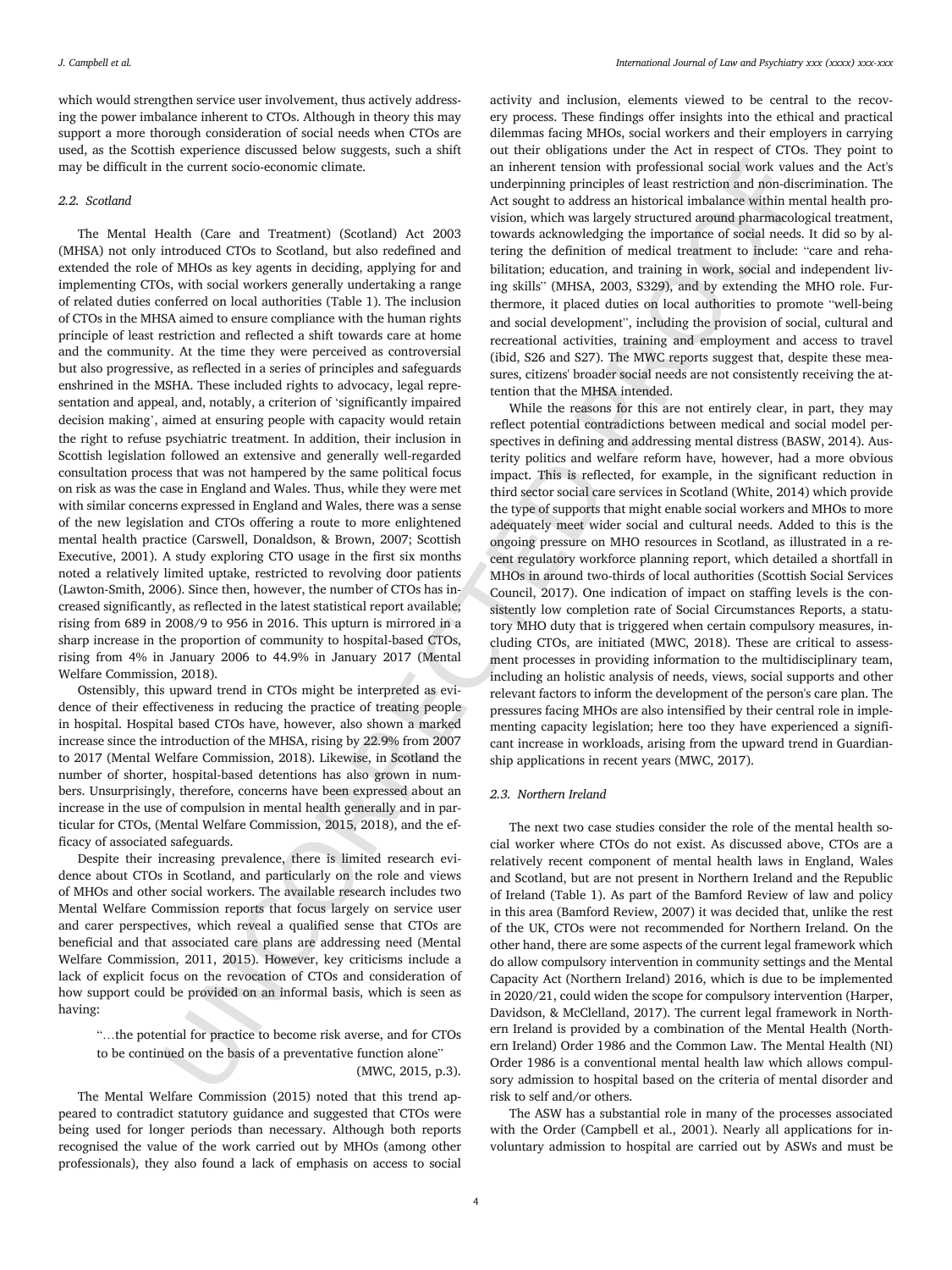accompanied by a medical recommendation. Although the focus of the law is hospital care it also provides for Guardianship which is designed for community settings, again based on the criteria of mental disorder and risk. ASWs also play key roles in these processes. The only comprehensive study of the role of the ASW in Northern Ireland (Manktelow et al., 2002) revealed a number of interesting decision-making dilemmas and organisational challenges. There was considerable variation in the expertise of ASWs, some difficulties in the relationship with GPs during the assessment process, yet generally high levels of perceived competence and confidence in using the legislation. A later audit of ASW assessments (Davidson & Campbell, 2009) found inconsistencies in how assessments were recorded and some problems with the inter-agency working which is crucial for these processes. Most ASWs were positive about the possible introduction of CTOs, in order to try to prevent relapse and the need for admission, but they did also identify some of the ethical complexities involved.

The powers of Guardianship are to: require the person to reside in a certain place; attend for (not necessarily accept) care and/or treatment; and allow access, usually to the relevant mental health team. If a person does not comply with these requirements there is no additional process to promote compliance, although an assessment to consider the criteria for hospital admission may be considered. These community powers are rarely used, with approximately 40–60 people being subject to Guardianship at any one time. Whilst a new, 'fused' law is delayed (Mental Capacity Act (Northern Ireland) 2016), where issues of capacity are evident then intervention proceeds, based on the Common Law. Mental health professionals then must have a reasonable belief the person lacks the capacity to make the decision and the proposed intervention is in their best interests. If the proposed intervention in the community amounts to deprivation of liberty then, based on the Bournewood Case (HL v the United Kingdom), this should require an application to the High Court for a declaratory order. It has been argued that this rarely occurs, perhaps because the court system is not currently resourced to consider all such cases (Davidson et al., 2016). It is interesting to note the pattern of the use of compulsory powers when compared to other jurisdictions in the UK. For example, in England the number of detentions in hospital has moved from 48,631 in 2011/12 to 63,622 in 2015/16, an increase of 14,991 or 31%. In Northern Ireland over the same period the number of detentions also grew from 992 in 2011/12 to 1070 in 2015/16, an increase of 78 or 8%. This also reflects a difference in rate per 100,000 in 2015/16 of 115.7 in England (Keown et al., 2018) and 57 in NI. In the same period the number of new CTOs in England also increased from 4220 to 4361 (Gupta, Akyuz, Baldwin, & Curtis, 2018) and the number of Deprivation of Liberty Safeguards applications increased from 11,380 to 105,055 (Health and Social Care Information Centre, 2016a, 2016b).

The Mental Capacity Act (Northern Ireland) 2016 will not introduce CTOs in the conventional sense but it will replace the Mental Health (NI) Order 1986 and provide a comprehensive legal framework for interventions when a person lacks the capacity, for whatever reason, to make the relevant decision. This, in practice, will include compulsory treatment in community settings, for example as a result of other causes of impairment including alcohol and drug use. One of the guiding principles of the new Act is that any proposed intervention must be in the person's best interests with special regard being given to the person's past and present wishes and feelings. Although there is some debate about the retention of the phrase 'best interests' (Kelly, 2015) it would seem reasonable to assume that this should include consideration of whether the proposed intervention is effective or, at least, not harmful. Arguably, the international evidence on the effectiveness of CTOs is not sufficient to suggest that, in most cases, it would be in the person's best interests to impose the equivalent intervention/s to a CTO. It has been argued that the central potential benefit of a CTO is that it ensures ongoing follow-up by services. One possible response to

the concerns about the focus of ineffective, and potentially negative, compulsory powers on the well-being of service users could entail a shift the focus of compulsion to the service provider to ensure the person is at least offered ongoing support. The Code of Practice for the new Act is currently being drafted and so could provide further guidance on how these issues should be considered in determining what is in the person's best interests.

#### *2.4. Republic of Ireland*

is relation that WAVE in Franchem fractional (the<br>line in the sole for the stational energy being absolute of the stational energy being absolute and a contribution of the stational energy being a matter of the stational Since the partition of Ireland in 1921, mental health policy and practice in the Republic has been shaped by the political and social mores of society and politics and policy drivers that have created some divergence from the UK case studies discussed above. It has been argued that the modernisation of services and mental health law, took longer, caused by a range of factors, including the State's laissez faire approach to provision and, until the late twentieth century, funding restrictions (Higgins & McDaid, 2014; Kelly, 2004). It was not until the introduction of the Mental Health Act, 2001 (Table 1), that the rights of patients became adequately protected. New safeguards included more rigorously monitored processes for involuntary admission and detention, quick access to, and legal representation at mental health review tribunals and the creation of a mental health commission with inspectorial powers (Kelly, 2007). There has been a steady increase of involuntary admissions from 2141 to 2414 for the period 2012–2016, although in 2017 there was a decrease of 3% (Mental Health Commission, 2017). Of particular note has been a continuing reduction in the use of family members as applicants, from 69% in 2007 to 44% in 2017. This is a trend that is being advocated for by the Mental Health Commission. Although the law generally adheres to conventional human rights standards, it can be argued that the involvement of family members in this way is resonant of older UK mental health laws that predate the changes of the 1980s. Unlike the situation in England, Wales and Scotland, there is no provision for CTOs. In a recent debate on the subject (McDonald, O'Reilly, Kelly, & Burns, 2017), two opposing positions were taken. Powers exist under Section 26 of the Mental Health Act, 2001 that allow a degree of coercion in the community. For example, these require patients to adhere to medication regimes or reside in certain settings. This form of approved leave they describe as a surrogate, or 'quasi community treatment orders'. A more transparent, legally based form of CTO, with extensive safeguards, it has been argued, should be introduced to the Republic of Ireland to ensure that patients have a right to such forms of care, and control, in the community in order to realise the least restrictive option. A contrary point of view is that the evidence base to support a therapeutic argument for CTOs is difficult to sustain (Lally, 2013) and concerns remain that, if introduced to Ireland 'legislative creep' will occur and excessive, sometimes unregulated use of professional powers become hard to resist.

For better or for worse, the position of social work in mental health law is relatively peripheral, compared to the other jurisdictions considered in this paper. In this respect the current law more resembles the UK laws that existed before the 1980s where social workers became involved in involuntary admissions, but only where the NR is not available. In the UK the advent of ASWs, MHOs and AMHPs has largely displaced a decision making function for relatives; the removal of family members from this role is widely regarded to be more protective of the rights and needs of both carers and patients. However, the Mental Health Act, 2001 created the concept of the Authorised Officer (AO) which allows this function to be carried out by a range of people, including mental health social workers. Statistics on the characteristics of AOs reinforce a perception that social workers have a relatively minor influence on decision-making process simply because they are less likely than relatives, police and other persons to make applications for involuntary admissions. Browne (2015) has explained how statutory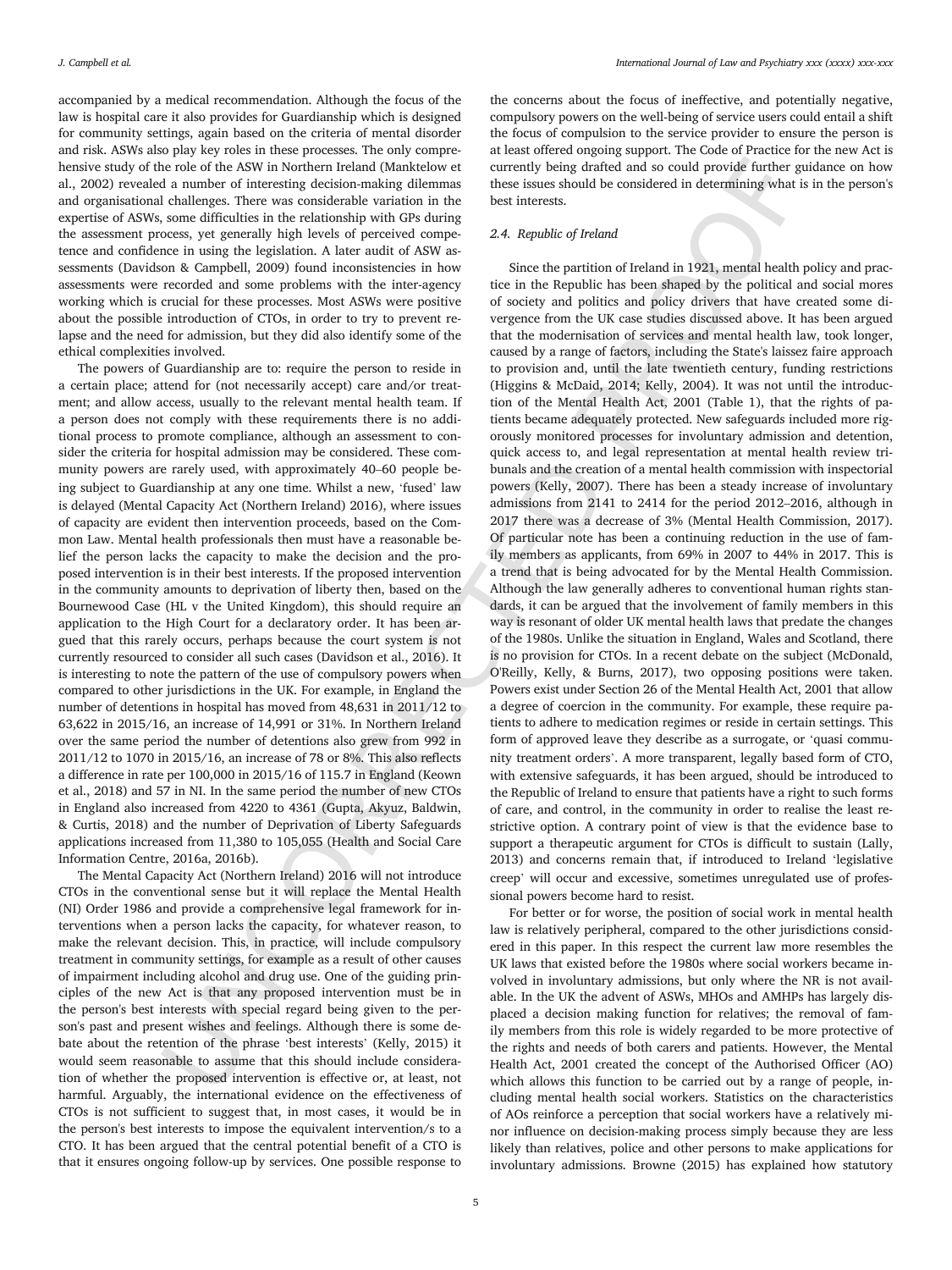agencies in Ireland, including the Mental Health Commission and the Health Service Executive, have lobbied for a greater role for mental health professionals, including social workers, but problems of training and uptake of the roles has prevented such developments. As in other jurisdictions, however, mental health social workers are centrally involved in many aspects of service provision and decision-making, for example in discharge planning and deliberations in multidisciplinary teams when issues of risk management and care considered in these contexts.

#### **3. Discussion**

There are a number of themes that have emerged from the literature and analysis of the case studies presented in this paper. In general the use of compulsion presents a major challenge for mental health social workers as, by definition, this involves imposing interventions that often compromise the rights of service users; this may be problematic given social work's attention to the fundamental importance of relationships, and how building such relationships with service users can enhance autonomy, rights, recovery and the wider family and social system. It was argued that, in the UK, policy makers introduced specialist mandated roles in the 1980s to compensate for the predominance of the medical opinion when compulsory powers were being used. Disputes remain about whether this counterbalance in decision-making has been achieved, particularly given the relative paucity of evidence on the role of social workers in the use of mental laws.

If anything the introduction of CTOs has made it even more imperative that the social work role is better understood, given the contentious nature of this form of compulsion (Brophy, Ryan, & Weller, 2018; Burns et al., 2015; Burns & Molodynski, 2014; MWC, 2011; Puntis, Rugkåsa, & Burns, 2017). The consistent rise in the use of CTOs in the UK, mirrors trends in other international jurisdictions. It is often the case that increased use arises because of limited community based resources, an apparently perverse outcome for an instrument that was designed to be used in limited, restricted circumstances and is at variance with the direction of international law. The issue of relatively low thresholds, described earlier, also contributes to this unintended effect. Meanwhile mental health social workers increasingly intervene using a mix of coercive and supportive approaches, whether mandated as in the case studies of England, Wales and Scotland, or where CTOs are not used, in Northern Ireland and the Republic of Ireland (Table 1).

The review of the case studies revealed the complexities of the mental health social work role which varies, depending upon jurisdiction. In Britain (England, Wales and Scotland) social workers are both involved in legal decision-making on CTOs, and perhaps more importantly, managing risk and care in the community when CTOs are being used. This often 'hidden' aspect of practice is characterised by a number of contradictions. The intention to provide supportive relationships with service users to deliver the least restrictive alternative in the form of the CTO is often compromised by a lack of resources and the tendency to default to medication only regimes, despite the attempts by policy makers to provide appropriate services. When a service user's resists the purpose and practices involved in the management and delivery of CTOs then relational-based social work can often become more challenging. This in turn may limit the ability of mental health social workers to gain to the social and financial resources that are available. Given that a central aspect of the mental health social work role is to mediate between an individual, their family and broader social supports/networks in order to promote inclusion (Allen, Carr, Linde, & Sewell, 2016), the potential for the CTO to constrain this work is problematic for effective and ethical social work practice. A key factor that affects outcomes in this field has been the effects of a decade of economic austerity, resulting in failures to deliver the broader aspirations for social inclusion, implied by the CTO (Mental Welfare Commission,

2015). Much of the evidence suggests that coherent care planning can improve the chances for the success of CTOs, and mental health social workers view this as an area of specialism. In its absence, however, there will be a retreat to coercion, and eventually an expedited return to hospital. Perhaps now is the time to shift the locus of legal responsibility, from individual practitioners and service users to providers via a robust requirement for reciprocity, when, as is often the case, necessary resources are not made available.

One aspect of the research literature which does support and reinforce the rights and recovery focused approach of mental health social work can be found in procedural justice approaches (Galon and Wineman, 2010). Across studies, findings confirm that the way that compulsion is operationalised can have an impact on how traumatic and coercive it feels for the service user. Involving the person in the decision making process, explaining all the relevant information and listening to them are all required to promote people's rights, for example under Article 6 of the ECHR, but this research evidence suggests that it is also important to outcomes. In Northern Ireland and the Republic of Ireland, where CTOs do not exist, other forms of control and decision-making in the use of compulsion are evident. Questions remains as to whether the more explicit mandated role in England, Wales and Scotland, is more protective of human rights. When CTOs are not part of mental health legislation, but an alternative version of community based coercion then a number of different practice demands, often more obscured, may affect mental health social work practice. For example in Ireland, on both sides of the border, arrangements for conditional discharge appear loose and difficult to define and regulate in a way that, at least in principle, CTOs can be. Generally, in the absence of CTOs, social workers, alongside other mental health professionals become immersed in calculations about using subtle forms of coercion which are not necessarily regulated (Campbell & Davidson, 2009). Consequently, service user rights to fair and transparent treatment can be lost.

even are the basis basis in the basis in the controller in the controller in the basis in the basis of the state of the controller in the controller in the controller in the state of the controller in the controller in th Finally, it is important to view such discussions about the mental health social work role in the situation of wider debates about law and human rights. It may be that we can conclude that it is not the CTO that is the issue, rather a fuller, more critical investigation of current paradigms on mental health law is needed. As Lynch, Taggert, and Campbell (2017) note, no UK mental health legislation meets the requirements of the UNCRPD. Decision-making processes remain complex and potentially contradictory at the interfaces between capacity and community care laws in England, Scotland and Wales. In the country case examples discussed in this paper, it is apparent that missing safeguards such as the patient's right to refuse treatment and problems of defining the capacity criteria often create difficulties in assessment and care planning for mental health social workers and other professionals. The effect may be that paternalistic attitudes towards involuntary treatment remain (Fistein, Holland, Clare, & Gunn, 2009). The fused legislation proposed for Northern Ireland, however may go some way to meeting the UNCRPD standards, not only in terms of how issues of capacity are treated, but also in terms of mechanisms such as powers of attorney and advanced decision-making can be protective of service user rights. The recent review of mental health laws in England and Wales (Department of Health and Social Care, 2018), while stopping short of the 'fusion' model, seeks to rebalance legislation in favour of service user rights. Specifically, the review made a number of recommendations for the reform of CTOs, including a more rigorous set of pre-conditions for their use, a recommended time limit of two years and a target of a 50% use over a two year period. A move towards more rights-based mental health laws UK and Irish jurisdictions may support mental health social work practice in operationalising legal and policy frameworks that are more aligned to the professional's ethical principles and the social model of mental health. However, without each governments' comittments to adequately resourced community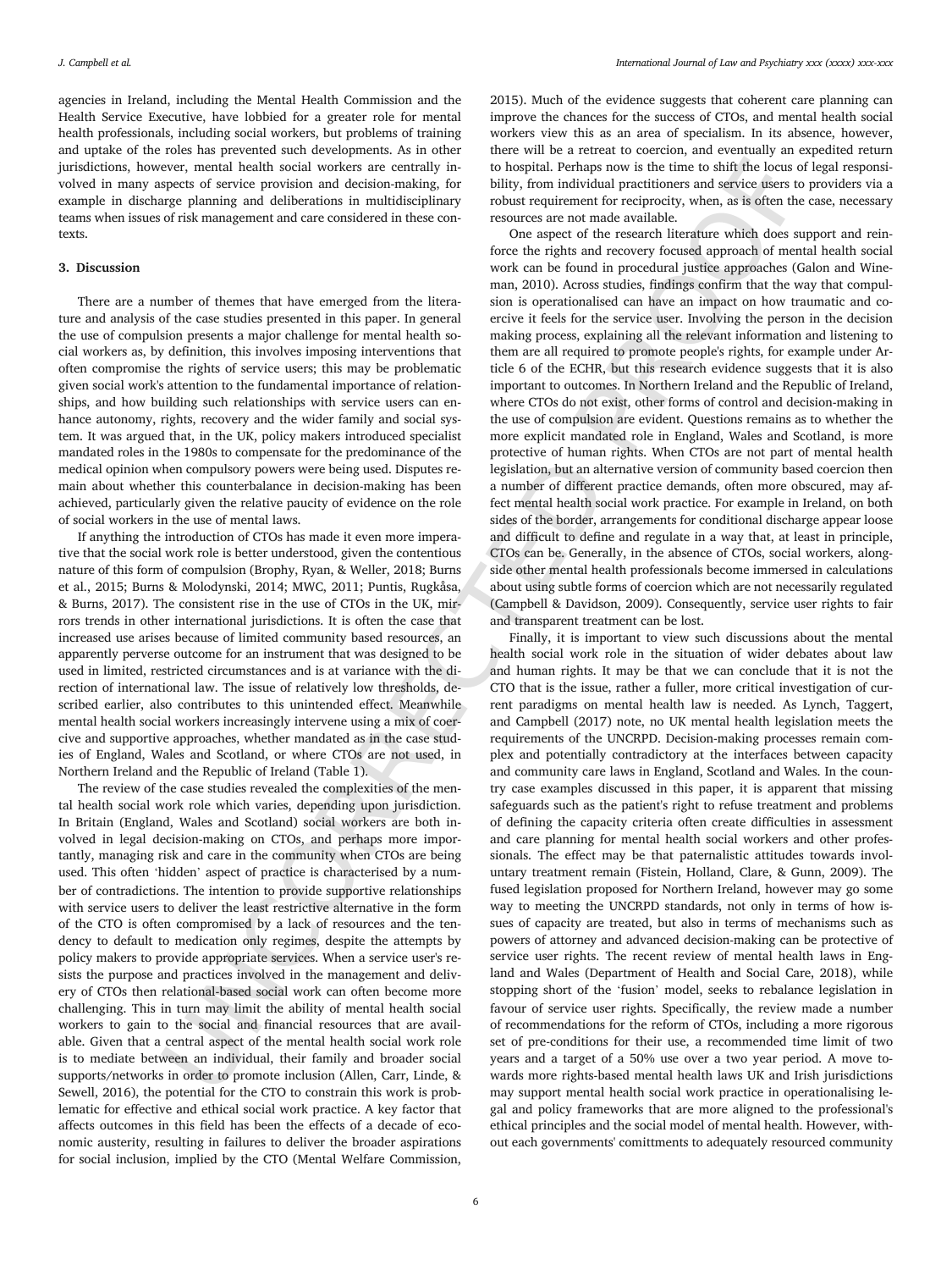based service CTO practices will often remain problematic and contradictory.

#### **4. Conclusion**

and in this paper the interded rice of GTOs to the UK and the base and the same of exponential and the same of exponential and the same of exponential and the same of exponential and the same of exponential and the same o It has been argued in this paper the introduction of CTOs to the UK have inevitably raised a range of complex decision-making dilemmas that affect mental health social work practice; these have been made more problematic by the absence of a consensus about the purpose and efficacy of CTOs. The case studies reveal diversity in the legal processes that involve mental health social workers, both when CTOs are, and are not available. In delineating a wide range of complex factors that affect the social worker role, this paper also identifies a significant research gap relating to their views and contributions regarding CTOs and associated coercive forms of community mental health care and treatment. There remain relatively few studies on social work practice and CTOs within individual UK jurisdictions, and none which undertake a comparative analysis across jurisdictions. Both the commonalities and disparities raised here suggest further investigation of this kind is needed, especially within the context of forthcoming changes to legislation and policy frameworks within these and other jurisdictions.

#### **Uncited references**

Bressington et al., 2011 Campbell et al., 2018 Coyle et al., 2013 Molodynski et al., 2015 Rugkåsa and Burns, 2017

#### **References**

- Allen, R., Carr, S., Linde, K., Sewell, H., 2016. Social work for better mental health: A strategic statement. Department of Health, London.
- Bamford Review, 2007. A comprehensive legislative framework. In: Belfast: Bamford Review of mental health and learning disability (Northern Ireland).
- Banks, L.C., Stroud, J., Doughty, K., 2016. Community treatment orders: Exploring the paradox of personalisation under compulsion. Health & Social Care in the Community 24 (6), e181–e190.
- Bressington, D.T., Wells, H., Graham, M., 2011. A concept mapping exploration of social workers' and mental health nurses' understanding of the role of the approved mental health professional. Nurse Education Today 31 (6), 564–570.
- Brophy, L., Ryan, C.J., Weller, P., 2018. Community treatment orders. Critical Perspectives on Coercive Interventions: Law, Medicine and Society. In: Spivakovsky, C., Seear, K., Carter, A. (Eds.), Critical Perspectives on Coercive Interventions: Law, Medicine and Society. Routledge.
- Browne, F.J., 2015. The development of the role in Ireland of the Authorised Officer (Section 9: 1b Mental Health Act 2001) applicant for the involuntary admission to approved centres of persons suffering from mental disorders. Irish Journal of Psychological Medicine 32 (4), 353–358.
- Burns, T., Molodynski, A., 2014. Community treatment orders: Background and implications of the OCTET trial. The Psychiatric Bulletin 38, 3–5.
- Burns, T., Yeeles, K., Koshiaris, C., Vazquez-Montes, M., Molodynski, A., Puntis, S., … Rugkåsa, J., 2015. Effect of increased compulsion on readmission to hospital or disengagement from community services for patients with psychosis: Follow-up of a cohort from the OCTET trial. The Lancet Psychiatry 2 (10), 881–890.
- Cairney, P., 2009. The British policy style and mental health: Beyond the headlines. Journal of Social Policy 38, 671–688.
- Cameron, A., Lart, R., Bostock, L., Coomber, C., 2014. Factors that promote and hinder joint and integrated working between health and social care services: A review of research literature. Health & Social Care in the Community 22 (3), 225–233.
- Campbell, J., 2009. Deciding to detain: The use of compulsory mental health law by UK social workers. British Journal of Social Work 40 (1), 328–334.
- Campbell, J., Brophy, L., Davidson, G., O'Brien, A.M., 2018. Legal capacity and the mental health social worker role: An international comparison. Journal of Social Work Practice 32 (2), 139–152.
- Campbell, J., Brophy, L., Healy, B., O'Brien, A.M., 2006. International perspectives on the use of community treatment orders: Implications for mental health social workers. British Journal of Social Work 36 (7), 1101–1118.
- Campbell, J., Davidson, G., 2009. Coercion in the community: A situated approach to the examination of ethical challenges for mental health social workers. Ethics and Social Welfare 3, 249–263.
- Campbell, J., Wilson, G., Britton, F., Hamilton, B., Hughes, P., Manktelow, R., 2001. The management and supervision of approved social workers: Aspects of law, policy and practice. The Journal of Social Welfare & Family Law 23 (2), 155–172.
- Carswell, C., Donaldson, A., Brown, K., 2007. Psychiatrists' views and experiences of the Mental Health (Care and Treatment) (Scotland) Act 2003. Psychiatric Bulletin 31, 83–85.
- Coyle, D., Macpherson, R., Foy, C., Molodynski, A., Biju, M., Hayes, J., 2013. Compulsion in the community: Mental health professionals' views and experiences of CTOs. The Psychiatrist Online 37 (10), 315–321.
- Davidson, G., Brophy, L., Campbell, J., Farrell, S.J., Gooding, P., O'Brien, A.M., 2016. An international comparison of legal frameworks for supported and substitute decision-making in mental health services. International Journal of Law and Psychiatry 44, 30–40.
- Davidson, G., Campbell, J., 2009. An audit of assessment and reporting by Approved Social Workers (ASWs). British Journal of Social Work 40 (5), 1609–1627.
- Department of Health and Social Care, 2018. Modernising the Mental Health Act Increasing choice, reducing compulsion Final report of the Independent Review of the Mental Health Act 1983. Available at: https://assets.publishing.service.gov.uk/government/ uploads/system/uploads/attachment\_data/file/762206/MHA\_reviewFINAL.pdf, (Accessed 10.12.18).
- Dunn, M., Canvin, K., Rugkasa, J., Sinclair, J., Burns, T., 2016. An empirical ethical analysis of community treatment orders within mental health services in England. Clinical Ethics 11 (4), 130–139.
- Fennell, P., 2002. Treatment without consent: Law, psychiatry and the treatment of mentally disordered people since 1845. Routledge, London.
- Fistein, E.C., Holland, A.J., Clare, I.C.H., Gunn, M.J., 2009. A comparison of mental health legislation from diverse Commonwealth jurisdictions. International Journal of Law and Psychiatry 32, 147–155.
- Gupta, S., Akyuz, E.U., Baldwin, T., Curtis, D., 2018. Community treatment orders in England: Review of usage from national data. BJPsych Bulletin 42 (3), 119122.
- Harper, C., Davidson, G., McClelland, R., 2017. No longer 'anomalous, confusing and unjust': The Mental Capacity Act (Northern Ireland) 2016. International Journal of Mental Health and Capacity Law 2016 (22), 57–70.
- Health and Social Care Information Centre, 2016. Mental Capacity Act (2005) Deprivation of Liberty Safeguards (England), NHS Digital, Leeds.
- Health and Social Care Information Centre, 2016. Inpatients formally detained in hospitals under the Mental Health Act 1983, and patients subject to supervised community treatment, Annual figures, England, 2015/16, Government Statistical Service, London.
- Higgins, A., McDaid, S. (Eds.), 2014. Mental Health in Ireland: Policy, Practice & Law. Gill & Macmillan, Dublin.
- Jobling, H., 2014. Using ethnography to explore causality in mental health policy and practice. Qualitative Social Work 13 (1), 49–68.
- Jobling, H., 2016. Local policy in a global context: Regimes of risk in mental health policy and practice – The case of community treatment orders. In: Evans, T., Keating, F. (Eds.), Policy and social work practice. Sage, London, pp. 151–171.
- Kelly, B.D., 2004. Mental health policy in Ireland 1984–2004: Theory, overview and future directions. Irish Journal of Psychological Medicine 21 (2), 61–68.
- Kelly, B.D., 2007. The Irish mental health act 2001. Psychiatric Bulletin 31 (1), 2124.
- Kelly, B.D., 2015. Best interests, mental capacity legislation and the UN convention on the rights of persons with disabilities. BJPsych Advances 21 (3), 188–195.
- Kisely, S., Campbell, L.A., 2007. Does compulsory or supervised community treatment reduce 'revolving door' care?: Legislation is inconsistent with recent evidence. The British Journal of Psychiatry 191 (5), 373–374.
- Knott, G., Bannigan, K., 2013. A critical review of the approved mental health professional role and occupational therapy. British Journal of Occupational Therapy 76 (3), 118–126.
- Lally, J., 2013. Liberty or dignity: Community treatment orders and rights. Irish Journal of Psychological Medicine 30 (2), 141–149.
- Lawton-Smith, S., 2006. Community-based compulsory treatment orders in Scotland: The early evidence. King's Fund, London.
- Lynch, G., Taggert, C., Campbell, P., 2017. Mental capacity act (Northern Ireland) 2016. British Journal of Psychiatry Bulletin 41 (6), 353–357.
- Manktelow, R., Hughes, P., Britton, F., Campbell, J., Hamilton, B., Wilson, G., 2002. The experience and practice of approved social workers in Northern Ireland. British Journal of Social Work 32 (4), 443–461.
- McDaid, D., Knapp, M., 2010. Black-skies planning? Prioritising mental health services in times of austerity. The British Journal of Psychiatry 196 (6), 423–424.
- McDonald, C., O'Reilly, R., Kelly, B.D., Burns, T., 2017. Community treatment orders should be introduced in the Republic of Ireland. Irish Journal of Psychological Medicine 34 (4), 295–303.
- Mental Health Commission, 2017. Annual Report. MHC, Dublin.
- Mental Welfare Commission, 2011. Lives less restricted: A report into the use of compulsory community treatment in Scotland. Mental Welfare Commission, Edinburgh.
- Mental Welfare Commission, 2015. Visit and monitoring report: Visits to people on longer term community-based compulsory treatment orders. Mental Welfare Commission, Edinburgh.
- Mental Welfare Commission, 2018. Statistical monitoring: Mental health act monitoring report 2016–17. Mental Welfare Commission, Edinburgh.
- Minkowitz, T., Spandler, H., Anderson, J., Sapey, B., 2015. Advancing the rights of users and survivors of psychiatry using the UN Convention on the Rights of Persons with Disabilities. In: Madness, Distress and the Politics of Disablement. 2015, Policy Press, Bristol.